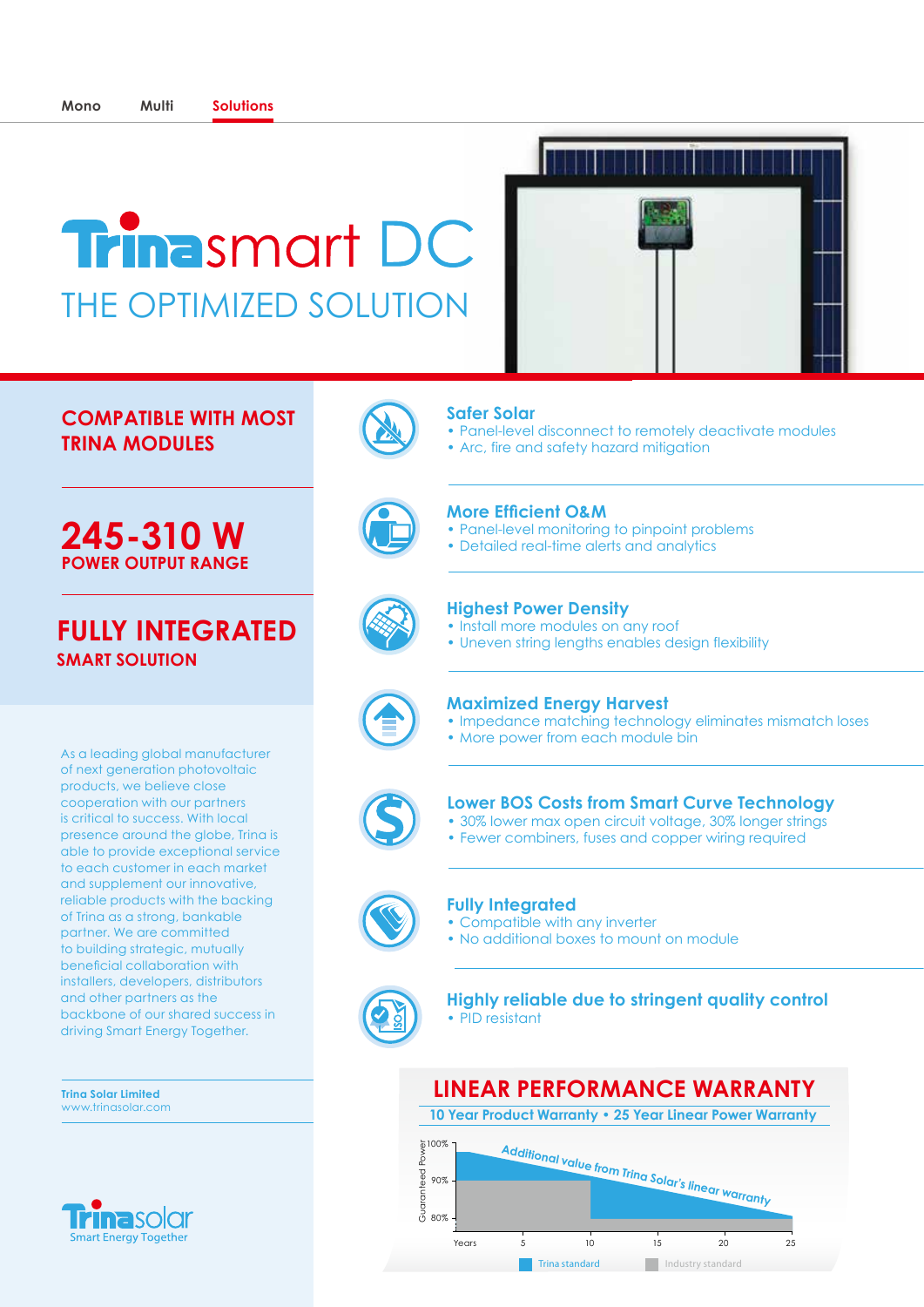Trinasmart modules incorporate innovative power electronics from Tigo Energy to achieve module-level diagnostics, maximum energy harvest through module level DC power optimization, and reduction of arc, fire and safety hazards.

Integration of the module optimizer into the junction-box enables patented Smart Curve technology, which allows up to 30% longer strings and significant balance-of-system (BOS) savings.

## **SYSTEM ARCHITECTURE**

Trinasmart system components work together with any inverter to maximize energy harvest. Trinasmart modules communicate wirelessly through the gateway, allowing users to monitor system performance in real time.



## **SMART CURVE TECHNOLOGY**

Module-integrated Trinasmart technology reduces the open circuit voltage range for each module and allows longer strings to be designed. The maximum voltage is programmed by Trina Solar in the factory.

- Hardware voltage clamp prevents over-voltage
- Design up to 30% longer strings
- Fewer combiner boxes, fuses and wiring

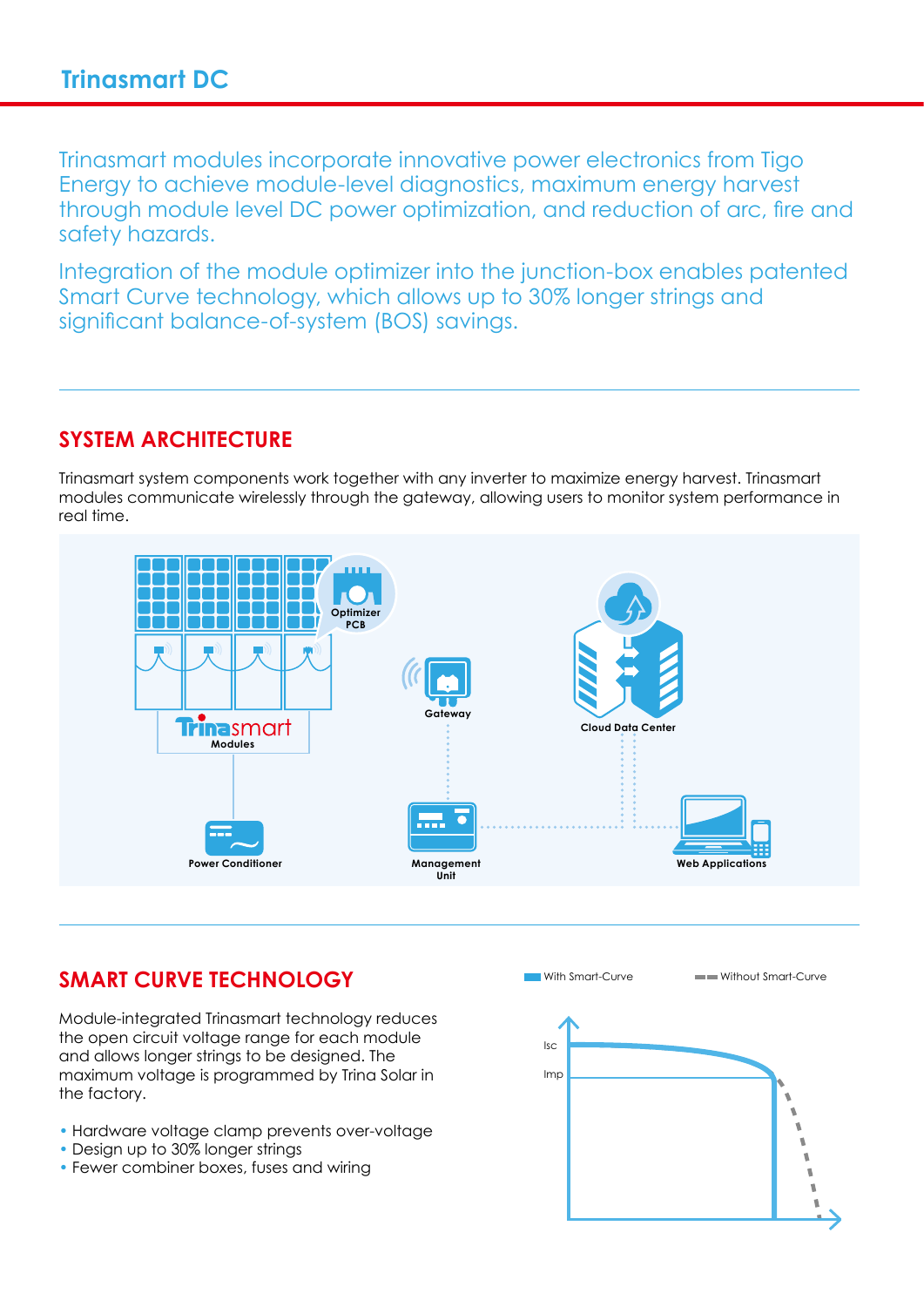## **THE OPTIMIZED SOLUTION**

## **MAXIMIZER MANAGEMENT UNIT (MMU)**

The management unit controls processes in real time and sends data to a remote server for monitoring.

| <b>SPECIFICATIONS</b> | ONE UNIT SUPPORTS UP TO 360 TRINASMART MODULES |                                                                           |  |  |
|-----------------------|------------------------------------------------|---------------------------------------------------------------------------|--|--|
| Communication         | Data Backhaul                                  | Ethernet (Cloud Connect to Data Center)                                   |  |  |
|                       | On-Screen Prompts                              | Module (power, voltage, signal), Internet<br>Check, basic troubleshooting |  |  |
|                       | PV-Safe                                        | Button deactivates the array<br>(at the module-level)                     |  |  |
|                       | Accessories                                    | Pull data from most meters that speak<br>Modbus (i.e. AC Meters)          |  |  |
|                       | Inverter Data                                  | Can pull data from most inverters<br>(SMA, Power One, Fronius, Kaco)      |  |  |
| Power                 | Compatibility                                  | 110 / 230V compatible converter<br>(comes with international plugs)       |  |  |
| Mechanical            | Dimensions (L x W x H)                         | $159.5 \times 90.2 \times 57.5$ mm                                        |  |  |
| Specifications        | Weight                                         | 1 kg                                                                      |  |  |
|                       | Environmental Rating                           | NEMA 3R                                                                   |  |  |
|                       | Operating Temperature                          | $0^\circ$ to $+70^\circ$ C.                                               |  |  |





Cloud Connect **An internet connection is required for full monitoring functionality.**

## **GATEWAY**

The Gateway provides wireless communication with up to 120 Trinasmart modules and the MMU. Up to seven Gateways can be connected to a single MMU.

| <b>GATEWAY SPECIFICATIONS</b>                       |                                                                      |                                                             |  |
|-----------------------------------------------------|----------------------------------------------------------------------|-------------------------------------------------------------|--|
| <b>MMU Communications</b>                           | Wireless (802.15)                                                    |                                                             |  |
|                                                     | RS-485 cable connection; in series with other Gateways               |                                                             |  |
| Mounting Location                                   | Center of array                                                      |                                                             |  |
| Mounting Method                                     | Mounted to module frame or rack<br>Clips included for frame mounting |                                                             |  |
| Wireless Range                                      | 15m line-of-sight                                                    |                                                             |  |
| Maximum number of Trinasmart<br>modules per Gateway | 120                                                                  |                                                             |  |
| <b>Mechanical Specifications</b>                    | Dimensions                                                           | $141.3 \times 48.5 \times 33.3 \text{mm}$<br>(with bracket) |  |
|                                                     | Weight                                                               | $0.9k$ g                                                    |  |
|                                                     | Operating temperature range                                          | $-30^{\circ}$ C $+70^{\circ}$ C                             |  |
|                                                     | Enclosure environmental rating                                       | IP 65                                                       |  |



**Gateway** 

**The wireless communications system is FCC and CE Class 2 certified. Fixing hole comes with a M3.5X6 SST pan head screw.**

## **MONITORING SERVICE**

Trinasmart monitoring provides total insight into the performance of any system. You can choose to upgrade online once your system is installed.



| <b>FEATURES</b>                         | <b>FREE</b>               | <b>PREMIUM</b> |
|-----------------------------------------|---------------------------|----------------|
| Reports                                 | Monthly                   | Daily          |
| 1-min data granularity                  | current&previous<br>month | Full History   |
| Full history                            |                           |                |
| Safety alerts                           |                           |                |
| Dashboard showing<br>enviomental impact |                           |                |
| Trending data charts                    |                           |                |
| Performance analytics                   |                           |                |
| Ability to download                     |                           |                |
| Device Integration                      |                           |                |
| Performance alerts                      |                           |                |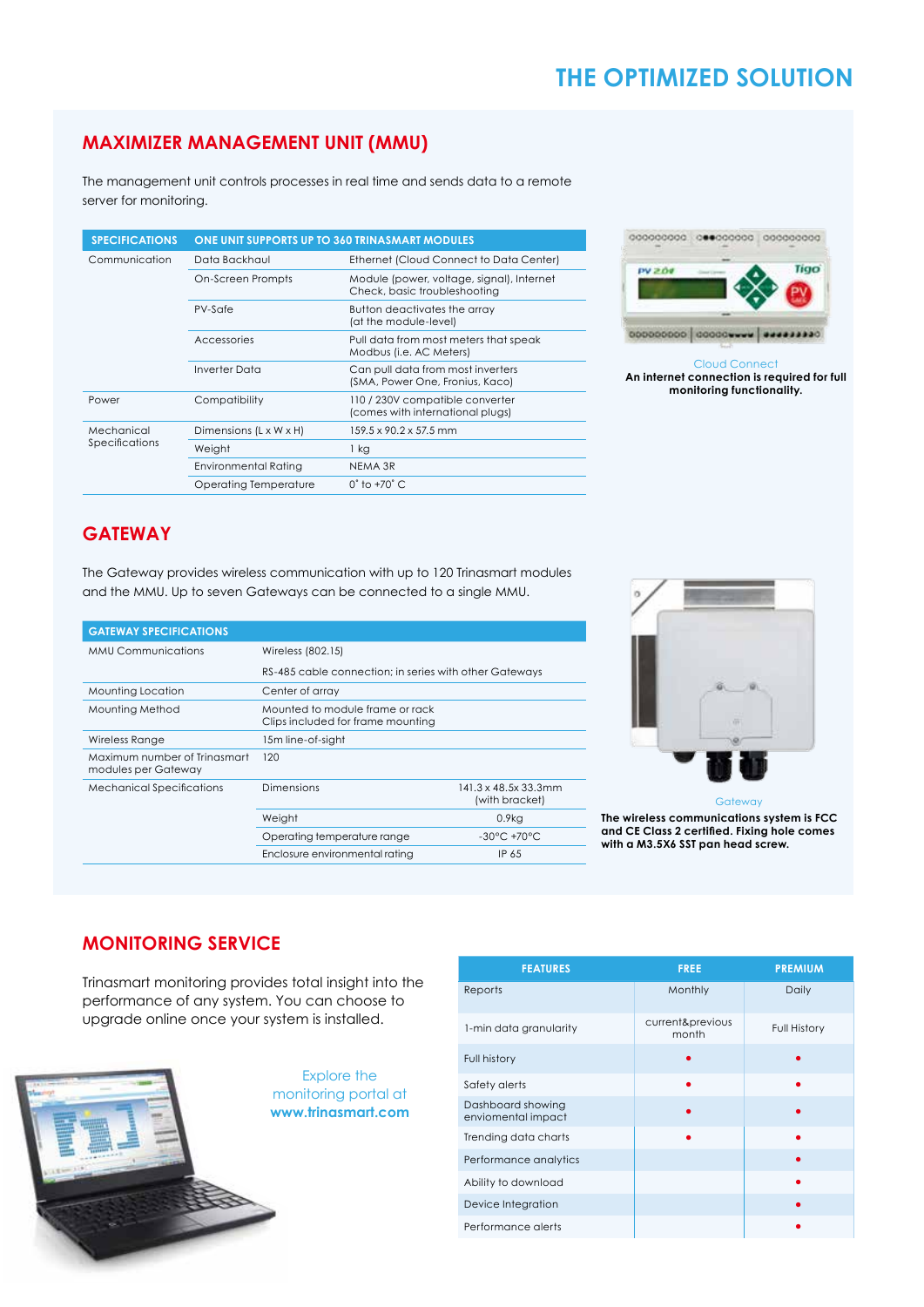



#### **I-V CURVES OF PV MODULE (245W)**



#### **CERTIFICATION**



#### **ELECTRICAL DATA (STC)**

| Peak Power Watts-P <sub>MAX</sub> (Wp)                                                             | 245  | 250  | 255      | 260  |
|----------------------------------------------------------------------------------------------------|------|------|----------|------|
| Power Output Tolerance-P <sub>MAX</sub> (%)                                                        |      |      | $0 - +3$ |      |
| Maximum Power Voltage-VMPP (V)                                                                     | 29.9 | 30.3 | 30.5     | 30.6 |
| Maximum Power Current-Impp (A)                                                                     | 8.20 | 8.27 | 8.37     | 8.50 |
| Smart Curve-V limit(V)*                                                                            |      |      | 33.0     |      |
| Maximum Current-IM(A)                                                                              | 9.50 |      |          |      |
| Module Efficiency $n_m$ (%)                                                                        | 15.0 | 15.3 | 15.6     | 15.9 |
| STC: Irradiance 1000W/m <sup>2</sup> Cell Temperature 25°C. Air Mass AM1.5 according to EN 60904-3 |      |      |          |      |

STC: Irradiance 1000W/m², Cell Temperature 25°C, Air Mass AM1.5 according to EN 60904-3<br>Typical efficiency reduction of 4.5% at 200 W/mª according to EN 60904-1<br>\* Trinasmart modules limit the open circuit voltage

| <b>ELECTRICAL DATA (NOCT)</b>       |      |      |      |      |
|-------------------------------------|------|------|------|------|
| Maximum Power-P <sub>MAX</sub> (Wp) | 182  | 186  | 190  | 193  |
| Maximum Power Voltage-VMPP (V)      | 27.6 | 28.0 | 28.1 | 28.3 |
| Maximum Power Current-IMPP (A)      | 6.59 | 6.65 | 6.74 | 6.84 |
| Smart Curve-V limit(V)<br>33.0      |      |      |      |      |
| Maximum Current-IM(A)<br>9.50       |      |      |      |      |

NOCT: Irradiance at 800 W/m², Ambient Temperature 20°C, Wind Speed 1 m/s.

#### **MECHANICAL DATA**

| MLYHANIYAL PAIA   |                                                                                                            |
|-------------------|------------------------------------------------------------------------------------------------------------|
| Solar cells       | Multicrystalline 156 × 156 mm (6 inches)                                                                   |
| Cell orientation  | 60 cells $(6 \times 10)$                                                                                   |
| Module dimensions | 1650 × 992 × 35 mm (64.95 x 39.05 x 1.37 inches)                                                           |
| Weight            | 19 kg (41.9lb)                                                                                             |
| Glass             | 3.2 mm (0.13 inches), High Transmission, AR Coated Tempered Glass                                          |
| <b>Backsheet</b>  | White                                                                                                      |
| Frame             | Silver Anodized Aluminium Alloy (PD05.002), Black (PD05.082)                                               |
| J-Box             | IP 65 rated                                                                                                |
| Cables            | Photovoltaic Technology cable 4.0 mm <sup>2</sup> (0.006 inches <sup>2</sup> ),<br>1200 mm (47.25" inches) |
| Connector         | (H4) Amphenol *MC4 upon special request                                                                    |
| Fire Type         | Type 2                                                                                                     |

#### **TEMPERATURE RATINGS**

| Nominal Operating Cell<br>Temperature (NOCT) | 44°C (±2°C)   |
|----------------------------------------------|---------------|
| Temperature Coefficient of P <sub>MAX</sub>  | $-0.41\%$ /°C |
| Temperature Coefficient of Voc               | $0\%$ /°C     |
| Temperature Coefficient of Isc               | $0.05\%$ /°C  |

#### **MAXIMUM RATINGS**

| Operational Temperature   | $-40$ ~ $+8.5$ ° C.           |
|---------------------------|-------------------------------|
| Maximum System<br>Voltage | 1000V DC(UL)<br>1000V DC(IEC) |
| Max Series Fuse Rating    | 1.5A                          |

#### **WARRANTY**

- 10 year workmanship warranty 25 year linear performance warranty
- (Please refer to product warranty for details)

#### **PACKAGING CONFIGURATION**

#### Modules per box: 30 pieces

Modules per 40' container: 840 pieces

# ISM EN May 2015 A TSM\_EN\_May\_2015\_A



CAUTION: READ SAFETY AND INSTALLATION INSTRUCTIONS BEFORE USING THE PRODUCT.<br>© 2015 Trina Solar Limited. All rights reserved. Specifications included in this datasheet are subject to change without notice.